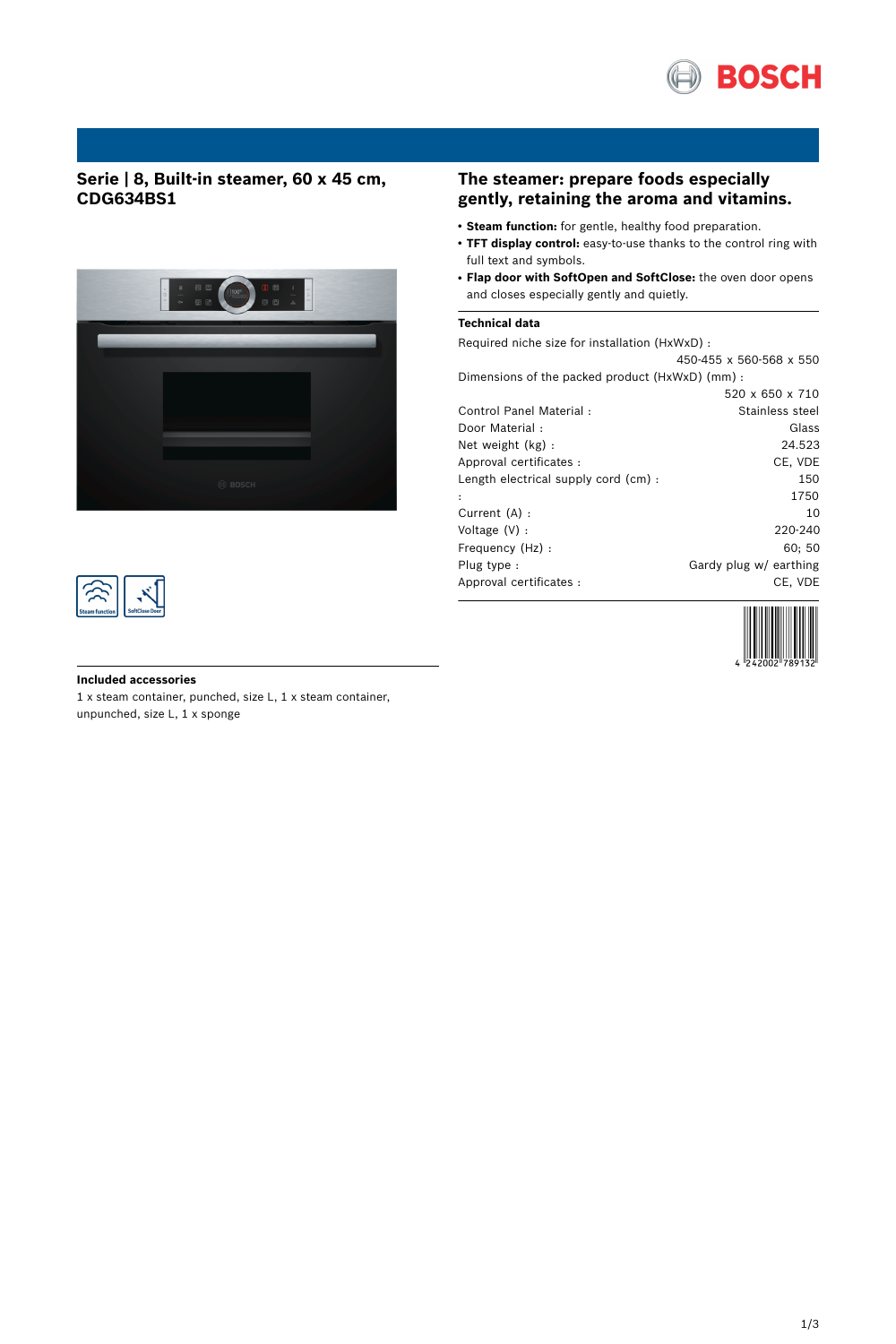

**Serie | 8, Built-in steamer, 60 x 45 cm, CDG634BS1**

**The steamer: prepare foods especially gently, retaining the aroma and vitamins.**

- Cavity volume: <sup>38</sup> <sup>l</sup>
- IC6\_CBO\_61
- Supporting systems: Programs
- Electronic clock
- Interior lighting
- Water tank with 1.3 <sup>l</sup>
- <sup>1</sup> <sup>x</sup> steam container, punched, size L, <sup>1</sup> <sup>x</sup> steam container, unpunched, size L, 1 x sponge
- Child lock Automatic switch off Start-/Stop button Door contact switch
- Length of mains cable: <sup>150</sup> cm
- Appliance dimension (H x W x D): 455 mm x 594 mm x 548 mm
- "Please reference the built-in dimensions provided in the installation drawing"